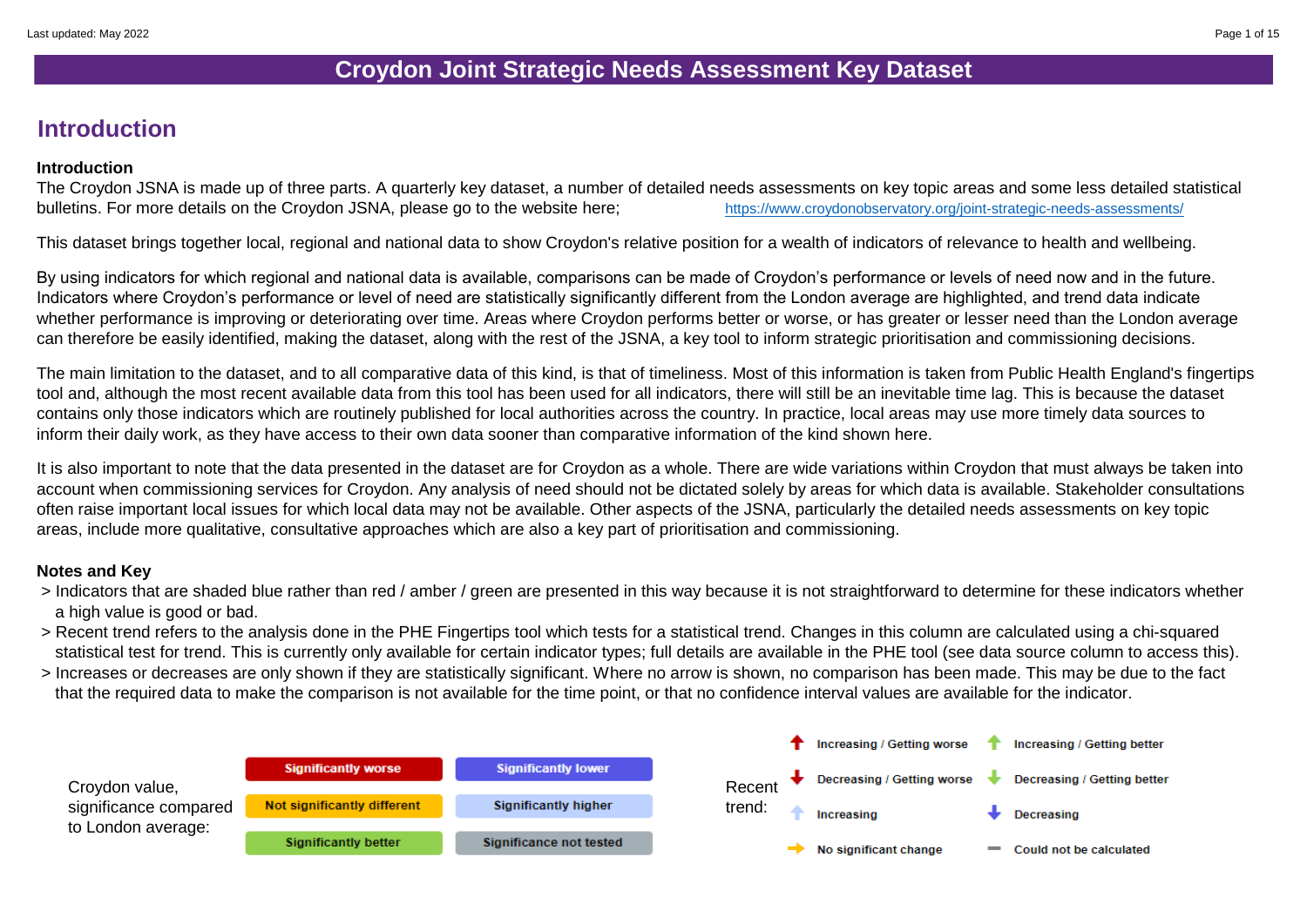### **Population and Life Expectancy**

| <b>Indicator</b>                                                                                    | Age        | <b>Sex</b> | <b>Period</b> | Croydon<br>value | London<br>value | <b>England</b><br>value | <b>Unit</b>       | <b>Recent</b><br>trend | Data source &<br>more information                                                                |
|-----------------------------------------------------------------------------------------------------|------------|------------|---------------|------------------|-----------------|-------------------------|-------------------|------------------------|--------------------------------------------------------------------------------------------------|
| % population aged under 18                                                                          | $<$ 18 yrs | Persons    | 2020          | 24.5             | 22.7            | 21.4                    | $\frac{0}{0}$     |                        | <b>PHE Public Health</b><br><b>Outcomes Framework</b>                                            |
| % population aged 65+                                                                               | $65+$ yrs  | Persons    | 2020          | 13.9             | 12.2            | 18.5                    | $\%$              | ↑                      | <b>PHE Public Health</b><br><b>Outcomes Framework</b>                                            |
| % population from ethnic minorities                                                                 | 16+ yrs    | Persons    | 2016          | 41.4             | 37.6            | 13.6                    | $\%$              |                        | <b>PHE Public Health</b><br><b>Outcomes Framework</b>                                            |
| Estimated population growth (% change<br>in next 5 years)                                           | All ages   | Persons    | 2022-2026     | 2.1              | 3.3             | n/a                     | $\%$              |                        | <b>GLA Housing-led</b><br><b>Population Projections</b><br><b>(Identified Capacity Scenario)</b> |
| Population turnover (rate per 1,000<br>population)                                                  | All ages   | Persons    | 2020          | 136.4            | 95.0            | 19.0                    | Rate per<br>1,000 | $\blacksquare$         | <b>ONS Population Estimates</b>                                                                  |
| International migrants identified on GP<br>register (rate per 1,000 population)                     | All ages   | Persons    | 2017          | 16.2             | 27.9            | 12.6                    | Rate per<br>1,000 | ↑                      | <b>PHE Common MH</b><br><b>Disorders Profile</b>                                                 |
| Life expectancy at birth                                                                            | All ages   | Male       | 2020          | 78.5             | 79.0            | 78.7                    | Years             | $\blacksquare$         | <b>PHE Public Health</b><br><b>Outcomes Framework</b>                                            |
| Life expectancy at birth                                                                            | All ages   | Female     | 2020          | 83.0             | 83.5            | 82.6                    | Years             |                        | <b>PHE Public Health</b><br><b>Outcomes Framework</b>                                            |
| Inequality in life expectancy at birth (from<br>least deprived to most deprived in area)            | All ages   | Male       | $2018 - 20$   | 9.2              | 7.5             | 9.7                     | Years             | $\blacksquare$         | <b>PHE Public Health</b><br><b>Outcomes Framework</b>                                            |
| Inequality in life expectancy at birth (from<br>least deprived to most deprived in area)            | All ages   | Female     | $2018 - 20$   | 6.5              | 5.4             | 7.9                     | Years             |                        | <b>PHE Public Health</b><br><b>Outcomes Framework</b>                                            |
| Healthy life expectancy at birth                                                                    | All ages   | Male       | $2018 - 20$   | 63.2             | 63.8            | 63.1                    | Years             | $\blacksquare$         | <b>PHE Public Health</b><br><b>Outcomes Framework</b>                                            |
| Healthy life expectancy at birth                                                                    | All ages   | Female     | $2018 - 20$   | 62.4             | 65.0            | 63.9                    | Years             | $\blacksquare$         | <b>PHE Public Health</b><br><b>Outcomes Framework</b>                                            |
| Inequality in healthy life expectancy at<br>birth (from least deprived to most<br>deprived in area) | All ages   | Male       | $2009 - 13$   | 13.8             | n/a             | n/a                     | Years             | $\blacksquare$         | <b>PHE Public Health</b><br><b>Outcomes Framework</b>                                            |
| Inequality in healthy life expectancy at<br>birth (from least deprived to most<br>deprived in area) | All ages   | Female     | $2009 - 13$   | 15.0             | n/a             | n/a                     | Years             | $\blacksquare$         | <b>PHE Public Health</b><br><b>Outcomes Framework</b>                                            |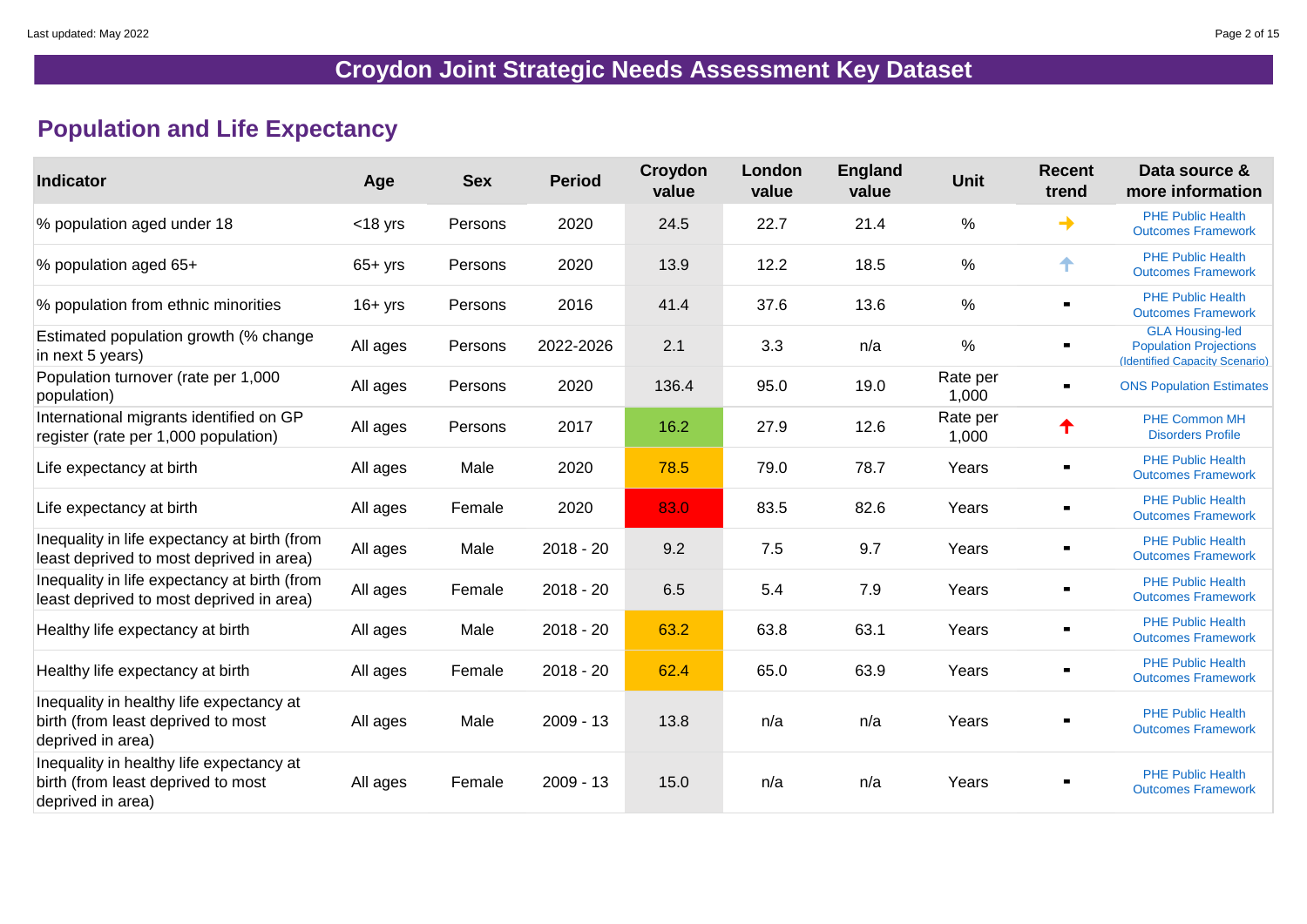### **Wider Determinants - deprivation, poverty and environment**

| <b>Indicator</b>                                                                                 | Age                      | <b>Sex</b>               | <b>Period</b>          | Croydon<br>value | London<br>value | <b>England</b><br>value | <b>Unit</b>            | <b>Recent</b><br>trend | Data source &<br>more information                     |
|--------------------------------------------------------------------------------------------------|--------------------------|--------------------------|------------------------|------------------|-----------------|-------------------------|------------------------|------------------------|-------------------------------------------------------|
| Deprivation score (IMD)                                                                          | All ages                 | Persons                  | 2019                   | 22.5             | 21.8            | 21.7                    | Score                  |                        | <b>PHE Public Health</b><br><b>Outcomes Framework</b> |
| Income Deprivation - Children (IDACI)                                                            | $<$ 16 yrs               | Persons                  | 2019                   | 18.5             | n/a             | 17.1                    | $\frac{0}{0}$          | $\blacksquare$         | <b>PHE Local Health Profile</b>                       |
| Income Deprivation - Older People<br>(IDAOPI)                                                    | $60 + yrs$               | Persons                  | 2019                   | 15.6             | n/a             | 14.2                    | $\%$                   | $\blacksquare$         | <b>PHE Local Health Profile</b>                       |
| Fuel poverty (low income, low energy<br>efficiency methodology)                                  | <b>Not</b><br>applicable | <b>Not</b><br>applicable | 2019                   | 16.4             | 15.2            | 13.4                    | $\%$                   |                        | <b>PHE Public Health</b><br><b>Outcomes Framework</b> |
| Children in relative low income families<br>(under 16s)                                          | $<$ 16 yrs               | Persons                  | 2019/20                | 18.4             | 18.3            | 19.1                    | $\frac{0}{0}$          | ↑                      | <b>PHE Public Health</b><br><b>Outcomes Framework</b> |
| Children in absolute low income families<br>(under 16s)                                          | $<$ 16 yrs               | Persons                  | 2019/20                | 14.9             | 14.6            | 15.6                    | $\%$                   | ↑                      | <b>PHE Public Health</b><br><b>Outcomes Framework</b> |
| % uptake of free school meals among<br>school pupils                                             | School age               | Persons                  | 2018                   | 19.8             | 15.6            | 13.5                    | $\%$                   | $\downarrow$           | <b>PHE Child Health Profiles</b>                      |
| Carbon dioxide emissions within the<br>scope of influence of local authorities                   | All ages                 | Persons                  | 2019                   | 2.8              | 3.1             | 4.1                     | Tonnes per<br>resident | $\blacksquare$         | Dept for Business, Energy<br>& Industrial strategy    |
| Fraction of mortality attributable to<br>particulate air pollution                               | $30 + yrs$               | Persons                  | 2020                   | 6.9              | 7.1             | 5.6                     | $\frac{0}{0}$          |                        | <b>PHE Public Health</b><br><b>Outcomes Framework</b> |
| Killed and seriously injured (KSI)<br>casualties on England's roads                              | All ages                 | Persons                  | 2020                   | 188.5            | 165.8           | 86.1                    | Rate per<br>100,000    |                        | <b>PHE Public Health</b><br><b>Outcomes Framework</b> |
| Utilisation of outdoor space for<br>exercise/health reasons                                      | $16 + yrs$               | Persons                  | Mar 2015 -<br>Feb 2016 | 15.2             | 18.0            | 17.9                    | $\%$                   | $\blacksquare$         | <b>PHE Public Health</b><br><b>Outcomes Framework</b> |
| Complaints about noise                                                                           | All ages                 | Persons                  | 2019/20                | 10.0             | 16.8            | 6.4                     | Rate per<br>1,000      | $\blacksquare$         | <b>PHE Public Health</b><br><b>Outcomes Framework</b> |
| % population exposed to road, rail and air<br>transport noise of 65dB(A) or more,<br>daytime     | All ages                 | Persons                  | 2016                   | 11.1             | 12.1            | 5.5                     | $\frac{0}{0}$          |                        | <b>PHE Public Health</b><br><b>Outcomes Framework</b> |
| % population exposed to road, rail and air<br>transport noise of 55 dB(A) or more night-<br>time | All ages                 | Persons                  | 2016                   | 14.6             | 15.9            | 8.5                     | %                      |                        | <b>PHE Public Health</b><br><b>Outcomes Framework</b> |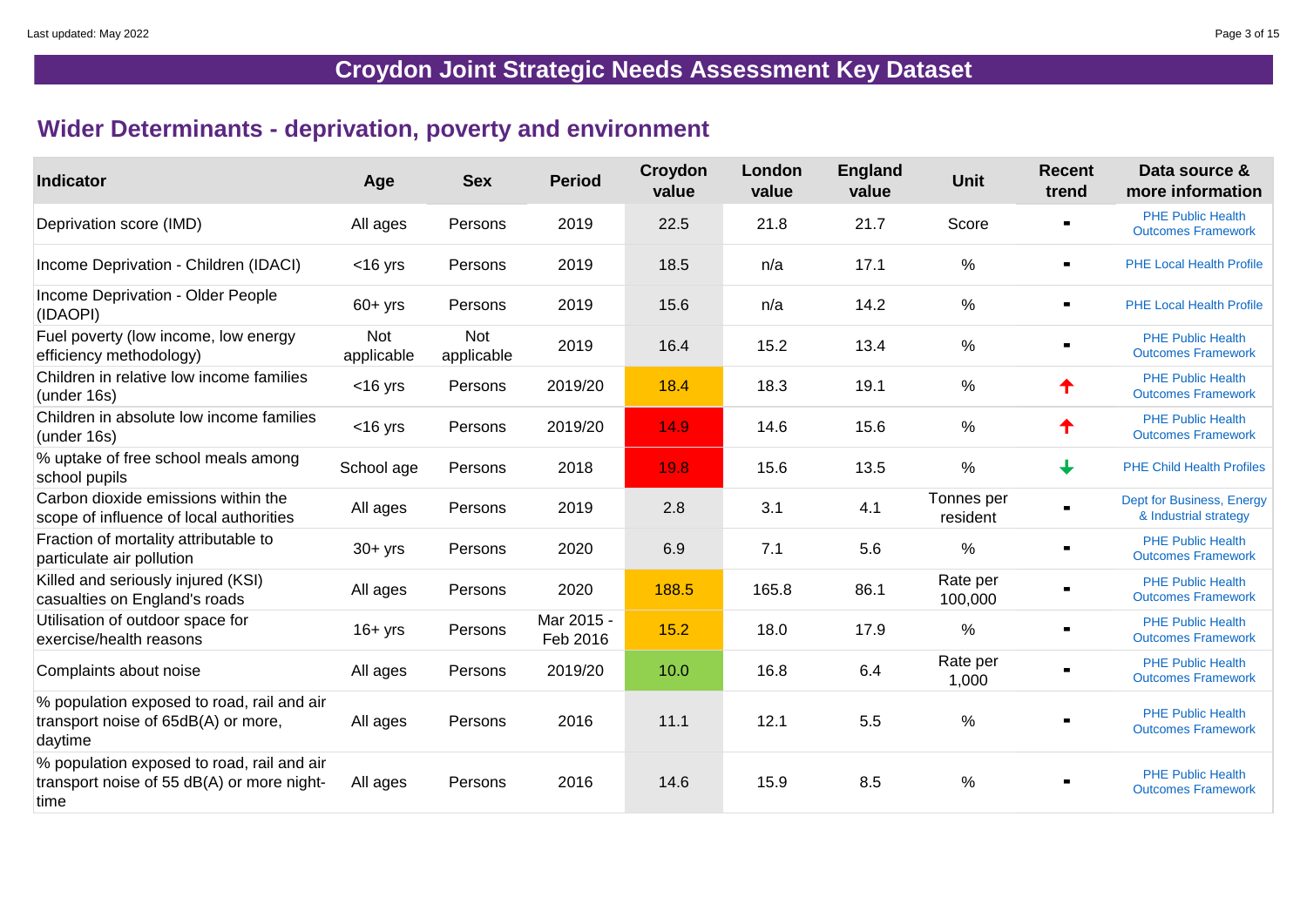### **Wider Determinants - education and employment**

| <b>Indicator</b>                                                                                                            | Age         | <b>Sex</b> | <b>Period</b> | Croydon<br>value | London<br>value | <b>England</b><br>value | <b>Unit</b>   | <b>Recent</b><br>trend | Data source &<br>more information                     |
|-----------------------------------------------------------------------------------------------------------------------------|-------------|------------|---------------|------------------|-----------------|-------------------------|---------------|------------------------|-------------------------------------------------------|
| % of children achieving a good level of<br>development at the end of reception                                              | 5 yrs       | Persons    | 2018/19       | 74.6             | 74.1            | 71.8                    | $\%$          |                        | <b>PHE Public Health</b><br><b>Outcomes Framework</b> |
| % of Year 1 pupils achieving the<br>expected level in the phonics screening<br>check                                        | 6 yrs       | Persons    | 2018/19       | 83.5             | 84.2            | 81.8                    | $\frac{0}{0}$ |                        | <b>PHE Public Health</b><br><b>Outcomes Framework</b> |
| <b>Average Attainment 8 score</b>                                                                                           | 15-16 yrs   | Persons    | 2020/21       | 52.2             | 54.3            | 50.9                    | Score         | $\blacksquare$         | <b>PHE Wider Determinants</b>                         |
| Pupil absence                                                                                                               | $5-15$ yrs  | Persons    | 2018/19       | 4.6              | 4.5             | 4.7                     | $\%$          | $\rightarrow$          | <b>PHE Public Health</b><br><b>Outcomes Framework</b> |
| 16-17 year olds not in education,<br>employment or training (NEET) or whose<br>activity is not known                        | 16-17 yrs   | Persons    | 2020          | 5.4              | 4.0             | 5.5                     | $\%$          |                        | <b>PHE Public Health</b><br><b>Outcomes Framework</b> |
| Percentage of people aged 16-64 in<br>employment                                                                            | 16-64 yrs   | Persons    | 2020/21       | 75.0             | 74.5            | 75.1                    | $\frac{0}{0}$ | →                      | <b>PHE Public Health</b><br><b>Outcomes Framework</b> |
| Economic inactivity rate                                                                                                    | 16-64 yrs   | Persons    | 2020/21       | 18.8             | 20.5            | 20.9                    | $\frac{0}{0}$ | $\rightarrow$          | <b>PHE Wider Determinants</b>                         |
| % of employees who had at least one day<br>off in the previous week                                                         | $16 + yrs$  | Persons    | $2018 - 20$   | 1.8              | 1.9             | 1.9                     | $\frac{0}{0}$ |                        | <b>PHE Public Health</b><br><b>Outcomes Framework</b> |
| % of working days lost due to sickness<br>absence                                                                           | $16 + yrs$  | Persons    | $2018 - 20$   | 1.0              | 0.9             | 1.0                     | $\%$          | $\blacksquare$         | <b>PHE Public Health</b><br><b>Outcomes Framework</b> |
| Average weekly earnings of employees                                                                                        | $16 + yrs$  | Persons    | 2021          | 599.9            | 604.8           | 496.0                   | £ per week    | $\blacksquare$         | <b>PHE Wider Determinants</b>                         |
| Gap in the employment rate between<br>those with a long-term health condition<br>and the overall employment rate            | 16-64 $yrs$ | Persons    | 2019/20       | 10.4             | 11.5            | 10.6                    | % points      |                        | <b>PHE Public Health</b><br><b>Outcomes Framework</b> |
| Gap in the employment rate between<br>those with a learning disability and the<br>overall employment rate                   | 18-64 $yrs$ | Persons    | 2019/20       | 74.1             | 68.1            | 70.6                    | % points      | $\blacksquare$         | <b>PHE Public Health</b><br><b>Outcomes Framework</b> |
| Gap in the employment rate for those in<br>contact with secondary mental health<br>services and the overall employment rate | 18-69 yrs   | Persons    | 2019/20       | 72.7             | 68.1            | 67.2                    | % points      | $\blacksquare$         | <b>PHE Public Health</b><br><b>Outcomes Framework</b> |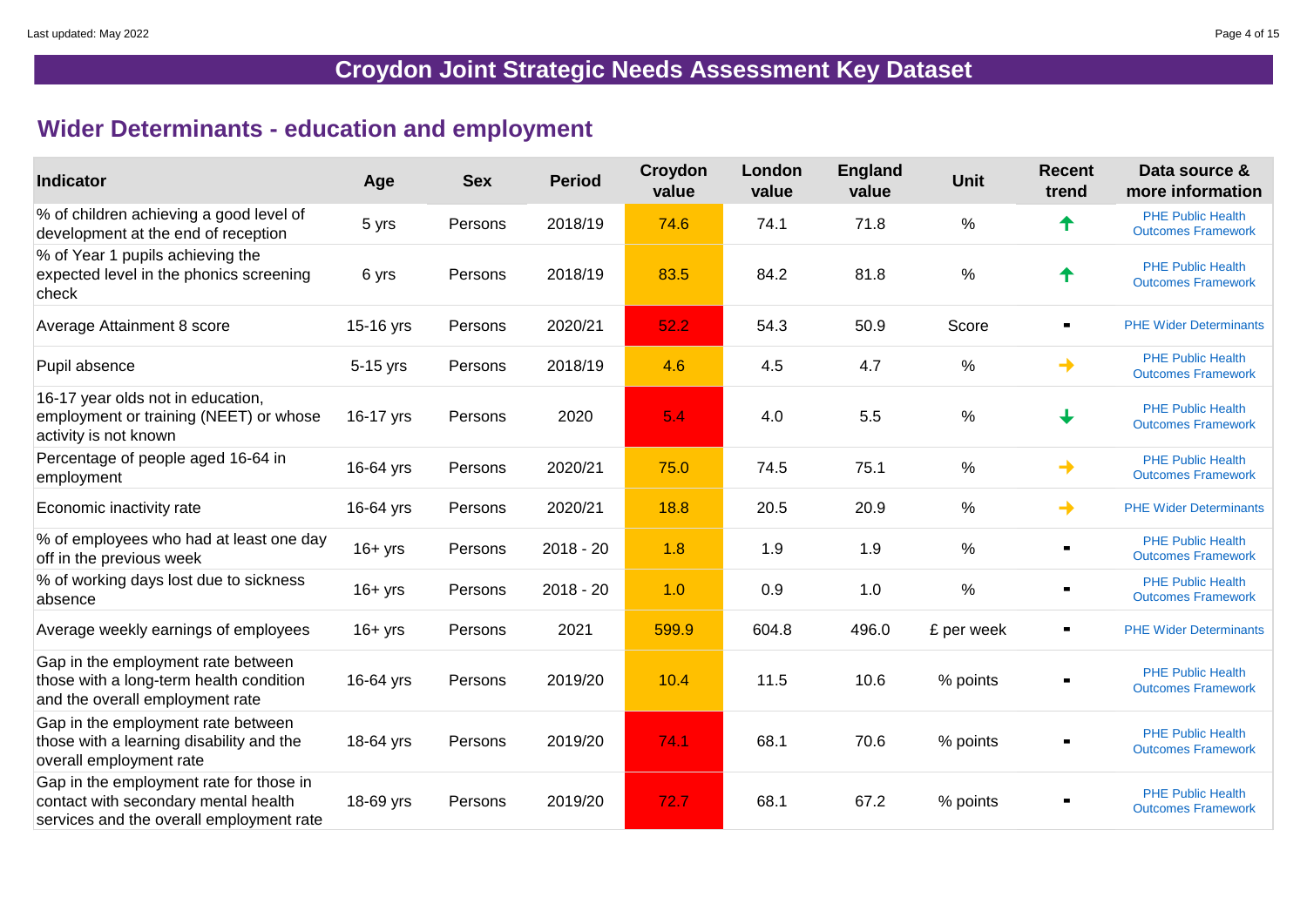### **Wider Determinants - housing and crime**

| <b>Indicator</b>                                                                                               | Age                      | <b>Sex</b>               | <b>Period</b>      | Croydon<br>value | London<br>value | <b>England</b><br>value | <b>Unit</b>                 | <b>Recent</b><br>trend | Data source &<br>more information                     |
|----------------------------------------------------------------------------------------------------------------|--------------------------|--------------------------|--------------------|------------------|-----------------|-------------------------|-----------------------------|------------------------|-------------------------------------------------------|
| Affordability of home ownership                                                                                | All ages                 | Persons                  | 2021               | 11.4             | 13.7            | 9.1                     | Ratio                       | $\blacksquare$         | <b>PHE Wider Determinants</b>                         |
| Overcrowded households                                                                                         | <b>Not</b><br>applicable | Persons                  | 2011               | 9.9              | 11.6            | 4.8                     | $\%$                        | $\blacksquare$         | <b>PHE Wider Determinants</b>                         |
| Homelessness - households owed a duty<br>under the Homelessness Reduction Act                                  | <b>Not</b><br>applicable | <b>Not</b><br>applicable | 2020/21            | 14.8             | 14.5            | 11.3                    | Rate per<br>1,000           | $\blacksquare$         | <b>PHE Public Health</b><br><b>Outcomes Framework</b> |
| Homelessness - households in temporary<br>accommodation                                                        | <b>Not</b><br>applicable | <b>Not</b><br>applicable | 2020/21            | 13.3             | 17.0            | 4.0                     | Rate per<br>1,000           | $\blacksquare$         | <b>PHE Public Health</b><br><b>Outcomes Framework</b> |
| Adults with a learning disability who live<br>in stable and appropriate accommodation                          | 18-64 yrs                | Persons                  | 2020/21            | 48.9             | 77.7            | 78.3                    | $\%$                        | →                      | <b>PHE Public Health</b><br><b>Outcomes Framework</b> |
| Adults in contact with secondary mental<br>health services who live in stable and<br>appropriate accommodation | 18-69 yrs                | Persons                  | 2020/21            | 32.0             | 61.0            | 58.0                    | $\%$                        |                        | <b>PHE Public Health</b><br><b>Outcomes Framework</b> |
| First time entrants to the youth justice<br>system                                                             | 10-17 yrs                | Persons                  | 2020               | 275.9            | 222.3           | 169.2                   | Rate per<br>100,000         |                        | <b>PHE Public Health</b><br><b>Outcomes Framework</b> |
| First time offenders                                                                                           | $10+$ yrs                | Persons                  | 2020               | 226.2            | 184.2           | 159.9                   | Rate per<br>100,000         | $\downarrow$           | <b>PHE Public Health</b><br><b>Outcomes Framework</b> |
| Re-offending levels - percentage of<br>offenders who re-offend                                                 | All ages                 | Persons                  | 2018/19            | 28.4             | 27.4            | 27.9                    | $\frac{0}{0}$               | $\blacksquare$         | <b>PHE Public Health</b><br><b>Outcomes Framework</b> |
| Re-offending levels - average number of<br>re-offences per re-offender                                         | All ages                 | Persons                  | 2018/19            | 3.4              | 3.4             | 4.0                     | Offences per<br>re-offender | $\blacksquare$         | <b>PHE Public Health</b><br><b>Outcomes Framework</b> |
| Total police recorded crime (rate per<br>1,000 population)                                                     | All ages                 | Persons                  | 2020/21            | 82.2             | 82.9            | n/a                     | Rate per<br>1,000           | $\blacksquare$         | <b>ONS Police Recorded</b><br><b>Crime</b>            |
| Hospital admissions for violence<br>(including sexual violence)                                                | All ages                 | Persons                  | 2018/19 -<br>20/21 | 37.8             | 44.3            | 41.9                    | Rate per<br>100,000         | $\blacksquare$         | <b>PHE Public Health</b><br><b>Outcomes Framework</b> |
| Rate of violence offences per 1,000<br>population                                                              | All ages                 | Persons                  | 2020/21            | 28.2             | 24.3            | 29.5                    | Rate per<br>1,000           | ↑                      | <b>PHE Public Health</b><br><b>Outcomes Framework</b> |
| Rate of sexual offences per 1,000<br>population                                                                | All ages                 | Persons                  | 2020/21            | 2.4              | 1.8             | 2.3                     | Rate per<br>1,000           | ₳                      | <b>PHE Public Health</b><br><b>Outcomes Framework</b> |
| Domestic abuse-related incidents and<br>crimes                                                                 | $16 + yrs$               | Persons                  | 2020/21            | 35.2             | 35.1            | 30.3                    | Rate per<br>1,000           | $\blacksquare$         | <b>PHE Public Health</b><br><b>Outcomes Framework</b> |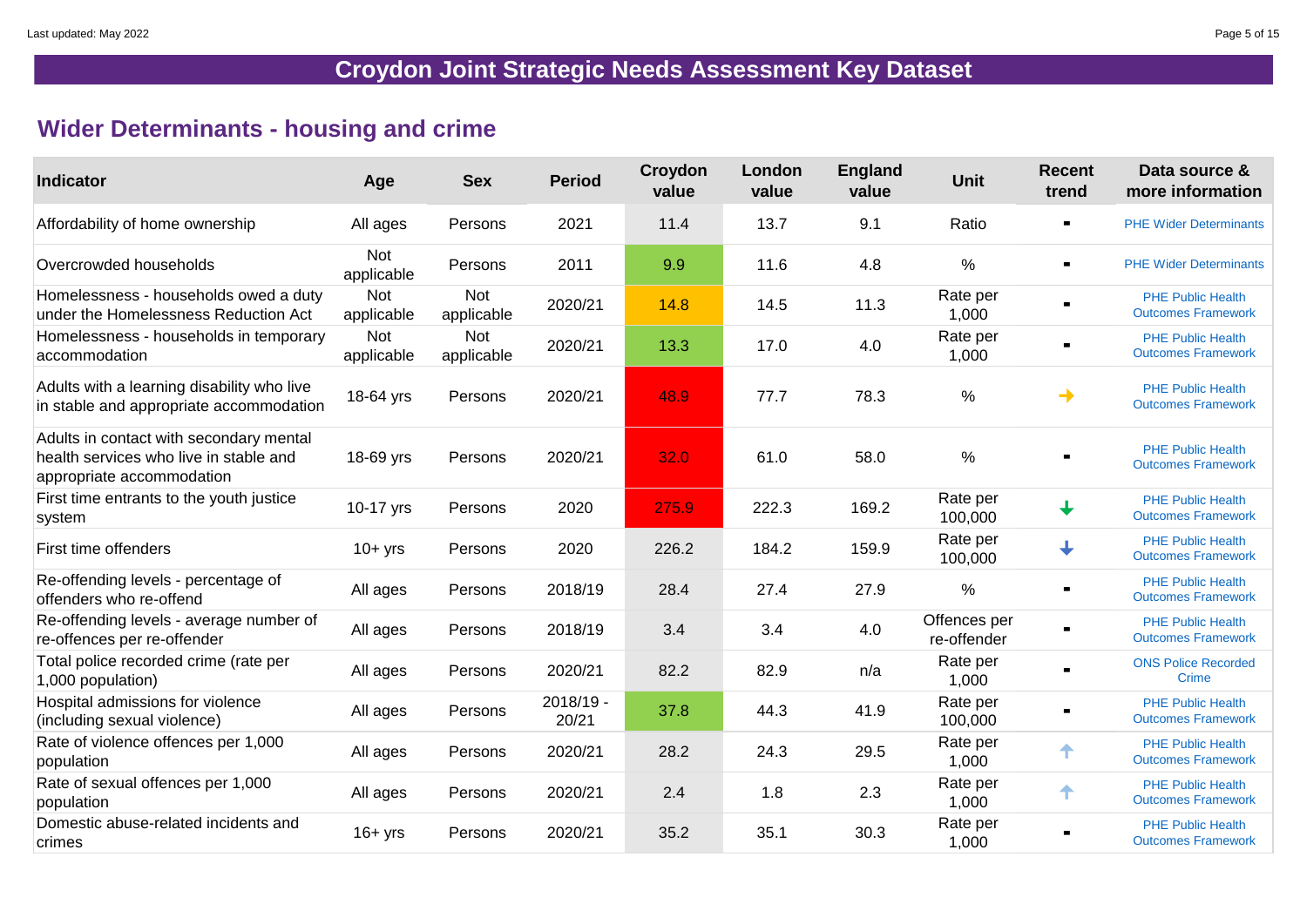### **Wider Determinants - wellbeing and vulnerability**

| <b>Indicator</b>                                             | Age        | <b>Sex</b> | <b>Period</b> | Croydon<br>value                             | London<br>value | <b>England</b><br>value | <b>Unit</b>        | <b>Recent</b><br>trend                                         | Data source &<br>more information                            |
|--------------------------------------------------------------|------------|------------|---------------|----------------------------------------------|-----------------|-------------------------|--------------------|----------------------------------------------------------------|--------------------------------------------------------------|
| People with a low satisfaction score                         | $16 + yrs$ | Persons    | 2020/21       | Value missing<br>due to small<br>sample size | 5.7             | 6.1                     | $\frac{0}{0}$      |                                                                | <b>PHE Public Health</b><br><b>Outcomes Framework</b>        |
| People with a low worthwhile score                           | $16 + yrs$ | Persons    | 2020/21       | Value missing<br>due to small<br>sample size | 3.6             | 4.4                     | $\frac{0}{0}$      |                                                                | <b>PHE Public Health</b><br><b>Outcomes Framework</b>        |
| People with a low happiness score                            | $16 + yrs$ | Persons    | 2020/21       | Value missing<br>due to small<br>sample size | 8.3             | 9.2                     | $\frac{0}{0}$      | $\blacksquare$                                                 | <b>PHE Public Health</b><br><b>Outcomes Framework</b>        |
| People with a high anxiety score                             | $16 + yrs$ | Persons    | 2020/21       | 22.0                                         | 23.8            | 24.2                    | $\frac{0}{0}$      | $\blacksquare$                                                 | <b>PHE Public Health</b><br><b>Outcomes Framework</b>        |
| Children in care (per 10,000 child<br>population)            | $<$ 18 yrs | Persons    | 2021          | 72.0                                         | 47.0            | 67.0                    | Rate per<br>10,000 | $\begin{array}{c}\n\bullet \\ \bullet \\ \bullet\n\end{array}$ | <b>PHE Children &amp; YP Mental</b><br><b>Health Profile</b> |
| Unaccompanied Asylum Seeking<br>Children looked after: count | $<$ 18 yrs | Persons    | 2018          | 295.0                                        | 1500.0          | 4480.0                  | Count              | $\blacksquare$                                                 | <b>PHE Children &amp; YP Mental</b><br><b>Health Profile</b> |
| % of school pupils with special<br>educational needs (SEN)   | School age | Persons    | 2018          | 14.6                                         | 14.4            | 14.4                    | $\frac{0}{0}$      | $\downarrow$                                                   | <b>PHE Children &amp; YP Mental</b><br><b>Health Profile</b> |
| GP recorded learning disability<br>prevalence                | All ages   | Persons    | 2020/21       | 0.5                                          | 0.4             | 0.5                     | $\frac{0}{0}$      | 个                                                              | <b>PHE Learning Disability</b><br><b>Profiles</b>            |
| % of school pupils with Learning<br><b>Disability</b>        | School age | Persons    | 2017          | 4.1                                          | 4.4             | 5.6                     | $\%$               | ✦                                                              | <b>PHE Children &amp; YP Mental</b><br><b>Health Profile</b> |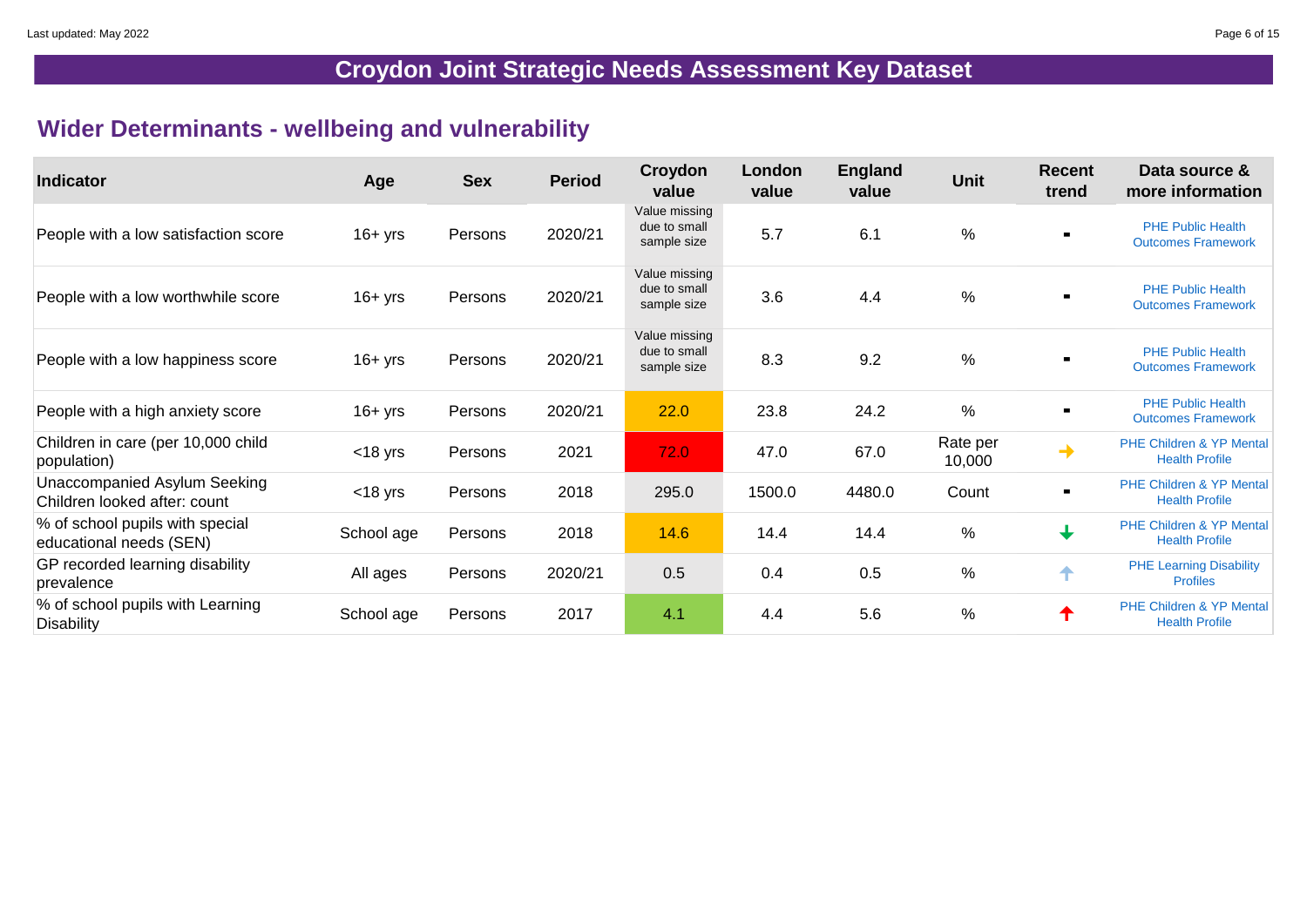### **Healthy Behaviours - diet, physical activity, weight and oral health**

| <b>Indicator</b>                                                                               | Age                                       | <b>Sex</b> | <b>Period</b> | Croydon<br>value | London<br>value | <b>England</b><br>value | <b>Unit</b>   | <b>Recent</b><br>trend | Data source &<br>more information                     |
|------------------------------------------------------------------------------------------------|-------------------------------------------|------------|---------------|------------------|-----------------|-------------------------|---------------|------------------------|-------------------------------------------------------|
| Low birth weight of term babies                                                                | >=37 weeks<br>gestational<br>age at birth | Persons    | 2020          | 3.7              | 3.3             | 2.9                     | $\frac{0}{0}$ | →                      | <b>PHE Public Health</b><br><b>Outcomes Framework</b> |
| Baby's first feed is breastmilk                                                                | Newborn                                   | Persons    | 2018/19       | 76.3             | 76.3            | 67.4                    | $\frac{0}{0}$ |                        | <b>PHE Public Health</b><br><b>Outcomes Framework</b> |
| Reception: Prevalence of overweight<br>(including obesity)                                     | $4-5$ yrs                                 | Persons    | 2019/20       | 21.8             | 21.6            | 23.0                    | $\frac{0}{0}$ | →                      | <b>PHE Public Health</b><br><b>Outcomes Framework</b> |
| Year 6: Prevalence of overweight<br>(including obesity)                                        | 10-11 yrs                                 | Persons    | 2019/20       | 39.5             | 38.2            | 35.2                    | $\frac{0}{0}$ | $\rightarrow$          | <b>PHE Public Health</b><br><b>Outcomes Framework</b> |
| Adults (aged 18+) classified as<br>overweight or obese                                         | $18 + yrs$                                | Persons    | 2020/21       | 61.8             | 56.0            | 63.5                    | $\%$          | $\blacksquare$         | <b>PHE Public Health</b><br><b>Outcomes Framework</b> |
| Physically active adults                                                                       | 19+ yrs                                   | Persons    | 2020/21       | 63.4             | 64.9            | 65.9                    | $\frac{0}{0}$ |                        | <b>PHE Public Health</b><br><b>Outcomes Framework</b> |
| Physically inactive adults                                                                     | 19+ yrs                                   | Persons    | 2020/21       | 24.1             | 24.3            | 23.4                    | $\frac{0}{0}$ | $\blacksquare$         | <b>PHE Public Health</b><br><b>Outcomes Framework</b> |
| Proportion of the population meeting the<br>recommended '5-a-day' on a 'usual day'<br>(adults) | $16 + yrs$                                | Persons    | 2019/20       | 52.2             | 55.8            | 55.4                    | $\frac{0}{0}$ | $\blacksquare$         | <b>PHE Public Health</b><br><b>Outcomes Framework</b> |
| Percentage of 5 year olds with<br>experience of visually obvious dental<br>decay               | 5 yrs                                     | Persons    | 2018/19       | 21.4             | 27.0            | 23.4                    | $\frac{0}{0}$ | $\blacksquare$         | <b>PHE Public Health</b><br><b>Outcomes Framework</b> |
| Children accessing NHS dentistry (%<br>visiting a dentist in previous 12 months)               | $0-17$ yrs                                | Persons    | 2021          | 34.7             | 36.6            | 43.2                    | $\%$          | $\blacksquare$         | <b>NHS Dental Statistics for</b><br><b>England</b>    |
| Adults accessing NHS dentistry (%<br>visiting a dentist in last 2 years)                       | $18 + yrs$                                | Persons    | 2020 & 2021   | 31.4             | 30.8            | 36.0                    | $\frac{0}{0}$ | $\blacksquare$         | <b>NHS Dental Statistics for</b><br><b>England</b>    |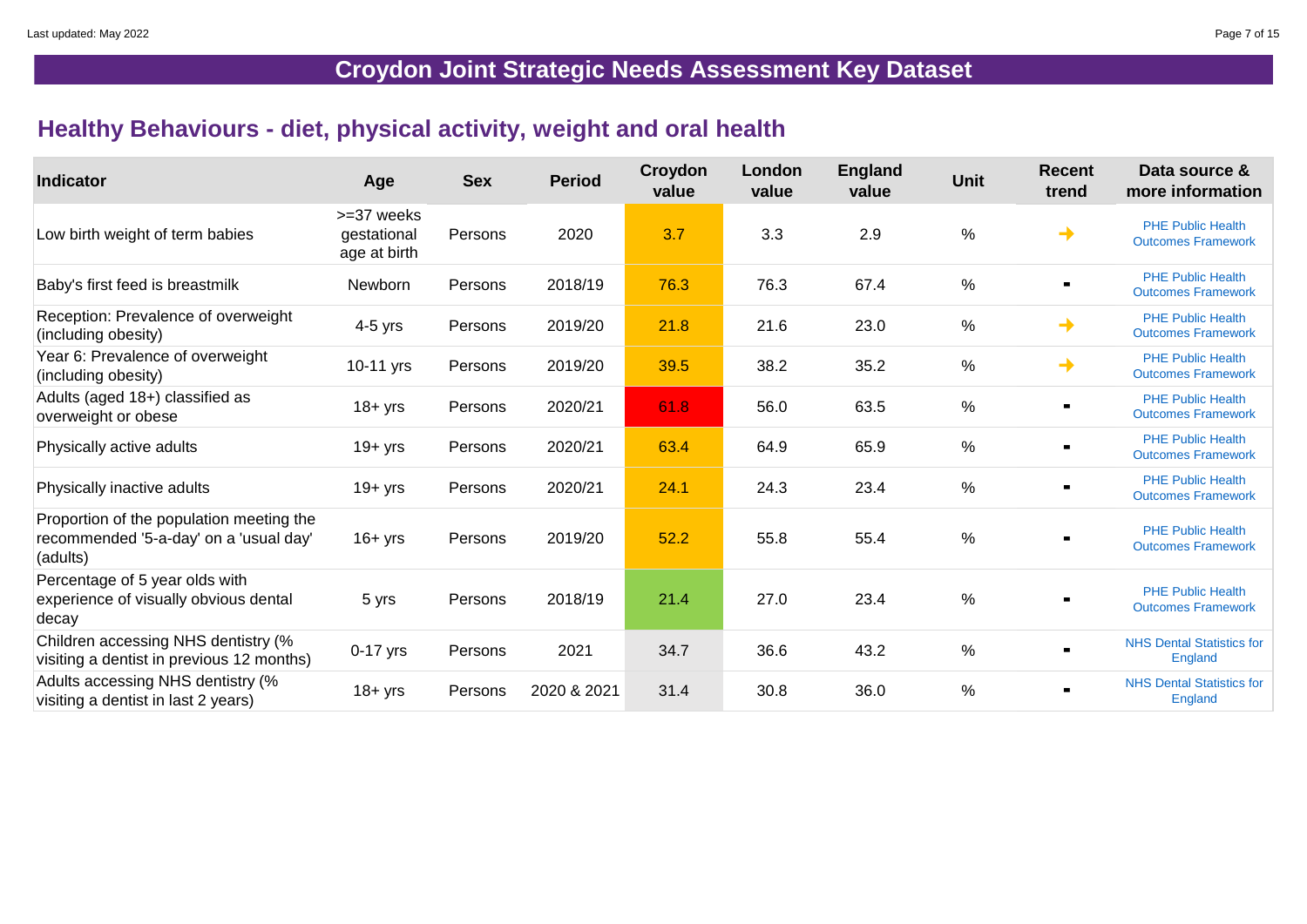### **Healthy Behaviours - tobacco, drugs and alcohol**

| <b>Indicator</b>                                                        | Age        | <b>Sex</b> | <b>Period</b>      | Croydon<br>value | London<br>value | <b>England</b><br>value | <b>Unit</b>         | <b>Recent</b><br>trend | Data source &<br>more information                     |
|-------------------------------------------------------------------------|------------|------------|--------------------|------------------|-----------------|-------------------------|---------------------|------------------------|-------------------------------------------------------|
| Smoking status at time of delivery                                      | All ages   | Female     | 2020/21            | 4.8              | 4.6             | 9.6                     | $\frac{0}{0}$       |                        | <b>PHE Public Health</b><br><b>Outcomes Framework</b> |
| Smoking prevalence in adults (18+) -<br>current smokers (APS)           | $18 + yrs$ | Persons    | 2019               | 12.4             | 12.9            | 13.9                    | %                   |                        | <b>PHE Public Health</b><br><b>Outcomes Framework</b> |
| Smoking attributable hospital admissions                                | $35 + yrs$ | Persons    | 2019/20            | 1053.6           | 1151.9          | 1398.0                  | Rate per<br>100,000 |                        | <b>PHE Local Tobacco</b><br><b>Control Profiles</b>   |
| Smoking attributable mortality                                          | $35 + yrs$ | Persons    | $2017 - 19$        | 165.0            | 171.3           | 202.2                   | Rate per<br>100,000 |                        | <b>PHE Local Tobacco</b><br><b>Control Profiles</b>   |
| Estimated opiate and/or crack cocaine<br>users                          | 15-64 yrs  | Persons    | 2016/17            | 7.6              | 9.3             | 8.9                     | Rate per<br>1,000   |                        | PHE OCU prevalence<br>estimates                       |
| Hospital admissions due to substance<br>misuse (15-24 years)            | 15-24 yrs  | Persons    | 2018/19 -<br>20/21 | 47.0             | 56.5            | 81.2                    | Rate per<br>100,000 | $\blacksquare$         | <b>PHE Child Health Profiles</b>                      |
| Successful completion of drug treatment -<br>opiate users               | $18 + yrs$ | Persons    | 2020               | 5.8              | 5.5             | 4.7                     | $\%$                | $\rightarrow$          | <b>PHE Public Health</b><br><b>Outcomes Framework</b> |
| Successful completion of drug treatment -<br>non-opiate users           | $18 + yrs$ | Persons    | 2020               | 26.2             | 32.1            | 33.0                    | $\%$                | $\rightarrow$          | <b>PHE Public Health</b><br><b>Outcomes Framework</b> |
| Successful completion of alcohol<br>treatment                           | $18 + yrs$ | Persons    | 2020               | 31.7             | 36.9            | 35.3                    | $\frac{0}{0}$       | $\rightarrow$          | <b>PHE Public Health</b><br><b>Outcomes Framework</b> |
| Deaths from drug misuse                                                 | All ages   | Persons    | $2018 - 20$        | 3.0              | 3.5             | 5.0                     | Rate per<br>100,000 |                        | <b>PHE Public Health</b><br><b>Outcomes Framework</b> |
| % adults drinking over 14 units per week                                | $18 + yrs$ | Persons    | $2015 - 18$        | 15.8             | 20.1            | 22.8                    | $\%$                | $\blacksquare$         | <b>PHE Local Alcohol Profiles</b><br>for England      |
| % of dependent drinkers                                                 | $18 + yrs$ | Persons    | 2014/15            | 1.1              | 1.4             | 1.4                     | $\frac{0}{0}$       | $\blacksquare$         | <b>PHE Local Alcohol Profiles</b><br>for England      |
| Hospital admission episodes for alcohol-<br>related conditions (Narrow) | All ages   | Persons    | 2020/21            | 297.7            | 348.2           | 455.9                   | Rate per<br>100,000 | $\downarrow$           | <b>PHE Public Health</b><br><b>Outcomes Framework</b> |
| Hospital admissions due to alcohol-<br>specific conditions (under 18s)  | $<$ 18 yrs | Persons    | 2018/19 -<br>20/21 | 12.3             | 14.3            | 29.3                    | Rate per<br>100,000 | $\blacksquare$         | <b>PHE Local Alcohol Profiles</b><br>for England      |
| Alcohol-related mortality                                               | All ages   | Persons    | 2020               | 31.3             | 32.2            | 37.8                    | Rate per<br>100,000 | $\rightarrow$          | <b>PHE Local Alcohol Profiles</b><br>for England      |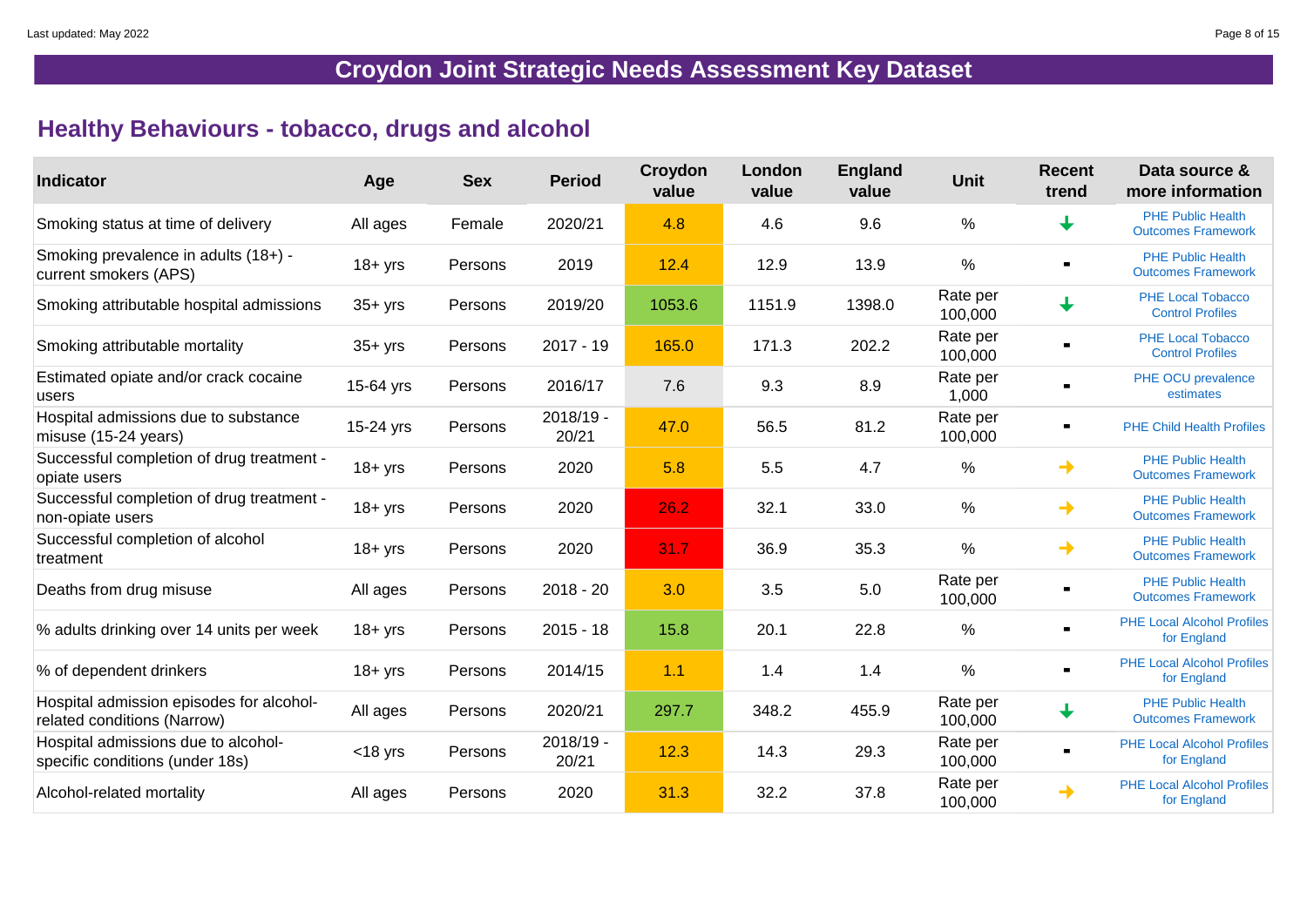### **Vaccination coverage**

| <b>Indicator</b>                                                    | Age                | <b>Sex</b> | <b>Period</b> | Croydon<br>value | London<br>value | <b>England</b><br>value | <b>Unit</b>   | <b>Recent</b><br>trend | Data source &<br>more information                     |
|---------------------------------------------------------------------|--------------------|------------|---------------|------------------|-----------------|-------------------------|---------------|------------------------|-------------------------------------------------------|
| Dtap / IPV / Hib (1 year old)                                       | 1 yr               | Persons    | 2020/21       | 86.8             | 86.7            | 92.0                    | $\%$          | $\rightarrow$          | <b>PHE Public Health</b><br><b>Outcomes Framework</b> |
| <b>PCV</b>                                                          | 1 yr               | Persons    | 2019/20       | 87.8             | 89.1            | 93.2                    | $\frac{0}{0}$ | →                      | <b>PHE Public Health</b><br><b>Outcomes Framework</b> |
| Dtap / IPV / Hib (2 years old)                                      | 2 yrs              | Persons    | 2020/21       | 88.0             | 89.4            | 93.8                    | $\frac{0}{0}$ | $\rightarrow$          | <b>PHE Public Health</b><br><b>Outcomes Framework</b> |
| Hib / MenC booster (2 years old)                                    | 2 yrs              | Persons    | 2020/21       | 80.7             | 82.2            | 89.8                    | %             | $\rightarrow$          | <b>PHE Public Health</b><br><b>Outcomes Framework</b> |
| <b>PCV</b> booster                                                  | 2 yrs              | Persons    | 2020/21       | 81.1             | 81.1            | 90.1                    | $\%$          | →                      | <b>PHE Public Health</b><br><b>Outcomes Framework</b> |
| MMR for one dose (2 years old)                                      | 2 yrs              | Persons    | 2020/21       | 80.6             | 82.4            | 90.3                    | $\frac{0}{0}$ | →                      | <b>PHE Public Health</b><br><b>Outcomes Framework</b> |
| MMR for one dose (5 years old)                                      | 5 yrs              | Persons    | 2020/21       | 87.2             | 88.8            | 94.3                    | $\frac{0}{0}$ | →                      | <b>PHE Public Health</b><br><b>Outcomes Framework</b> |
| MMR for two doses (5 years old)                                     | 5 yrs              | Persons    | 2020/21       | 70.7             | 75.1            | 86.6                    | %             | $\rightarrow$          | <b>PHE Public Health</b><br><b>Outcomes Framework</b> |
| HPV vaccination coverage for one dose<br>(females 12-13 years old)  | 12-13 yrs          | Female     | 2020/21       | 74.3             | 71.0            | 76.7                    | $\frac{0}{0}$ | $\downarrow$           | <b>PHE Public Health</b><br><b>Outcomes Framework</b> |
| HPV vaccination coverage for two doses<br>(females 13-14 years old) | $13-14$ yrs        | Female     | 2020/21       | 80.8             | 33.7            | 60.6                    | $\frac{0}{0}$ | →                      | <b>PHE Public Health</b><br><b>Outcomes Framework</b> |
| Flu (2-3 years old)                                                 | $2-3$ yrs          | Persons    | 2020/21       | 44.1             | 46.6            | 56.7                    | %             | →                      | <b>PHE Public Health</b><br><b>Outcomes Framework</b> |
| Flu (at risk individuals)                                           | 6 months-64<br>yrs | Persons    | 2020/21       | 43.7             | 45.0            | 53.0                    | $\%$          | $\bigstar$             | <b>PHE Public Health</b><br><b>Outcomes Framework</b> |
| Flu (aged 65+)                                                      | $65+$ yrs          | Persons    | 2020/21       | 71.9             | 71.8            | 80.9                    | $\%$          | ↑                      | <b>PHE Public Health</b><br><b>Outcomes Framework</b> |
| <b>PPV</b>                                                          | $65+$ yrs          | Persons    | 2020/21       | 65.2             | 66.1            | 70.6                    | $\%$          | →                      | <b>PHE Public Health</b><br><b>Outcomes Framework</b> |
| Shingles vaccination coverage (71 years<br>old)                     | 71                 | Persons    | 2019/20       | 41.4             | 44.8            | 48.2                    | $\frac{0}{0}$ |                        | <b>PHE Public Health</b><br><b>Outcomes Framework</b> |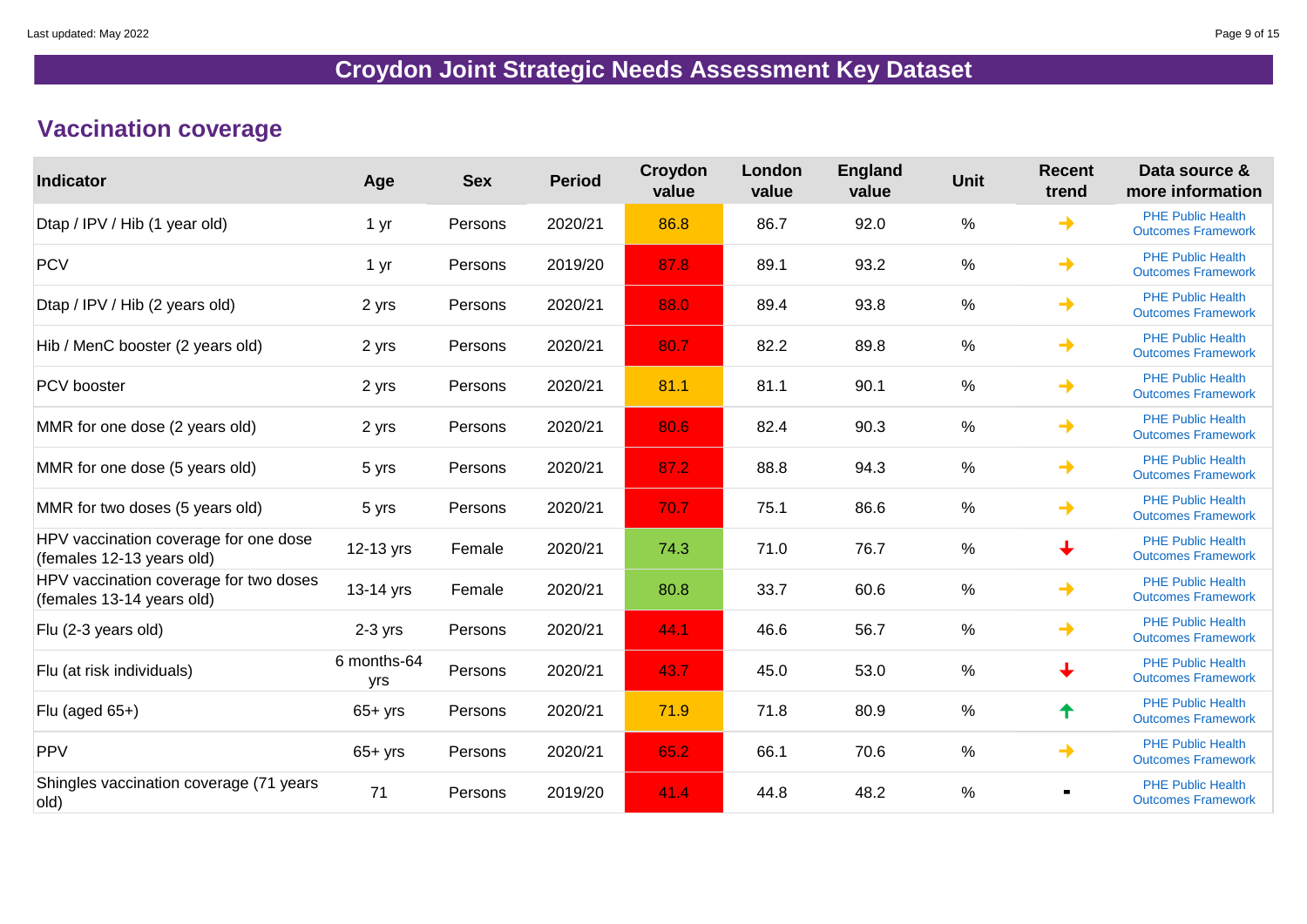### **Screening, sexual health, HIV and TB**

| <b>Indicator</b>                                                                               | Age        | <b>Sex</b> | <b>Period</b> | Croydon<br>value | London<br>value | <b>England</b><br>value | <b>Unit</b>         | <b>Recent</b><br>trend   | Data source &<br>more information                     |
|------------------------------------------------------------------------------------------------|------------|------------|---------------|------------------|-----------------|-------------------------|---------------------|--------------------------|-------------------------------------------------------|
| <b>Newborn Hearing Screening - Coverage</b>                                                    | $<$ 1 yr   | Persons    | 2020/21       | 98.3             | 96.4            | 97.5                    | $\frac{0}{0}$       | $\blacksquare$           | <b>PHE Public Health</b><br><b>Outcomes Framework</b> |
| Cancer screening coverage - cervical<br>cancer (age 25-49)                                     | 25-49 yrs  | Female     | 2021          | 65.0             | 59.1            | 68.0                    | %                   | ┪                        | <b>PHE Public Health</b><br><b>Outcomes Framework</b> |
| Cancer screening coverage - cervical<br>cancer (age 50-64)                                     | 50-64 yrs  | Female     | 2021          | 74.3             | 70.9            | 74.7                    | $\frac{0}{0}$       | $\biguplus$              | <b>PHE Public Health</b><br><b>Outcomes Framework</b> |
| Cancer screening coverage - breast<br>cancer                                                   | 53-70 yrs  | Female     | 2021          | 57.9             | 55.2            | 64.1                    | $\frac{0}{0}$       | ┪                        | <b>PHE Public Health</b><br><b>Outcomes Framework</b> |
| Cancer screening coverage - bowel<br>cancer                                                    | 60-74 yrs  | Persons    | 2021          | 62.7             | 59.3            | 65.2                    | $\frac{0}{0}$       | 个                        | <b>PHE Public Health</b><br><b>Outcomes Framework</b> |
| Abdominal Aortic Aneurysm Screening -<br>Coverage                                              | 65         | Male       | 2020/21       | 37.3             | 42.5            | 55.0                    | $\%$                | $\overline{\phantom{a}}$ | <b>PHE Public Health</b><br><b>Outcomes Framework</b> |
| Chlamydia detection rate / 100,000 aged<br>$15 - 24$                                           | 15-24 yrs  | Persons    | 2020          | 1801.7           | 1818.5          | 1408.4                  | Rate per<br>100,000 | ┪                        | <b>PHE Public Health</b><br><b>Outcomes Framework</b> |
| New sexually transmitted infection<br>diagnoses (excluding chlamydia in under<br>25 year olds) | 15-64 yrs  | Persons    | 2020          | 1069.2           | 1390.7          | 619.0                   | Rate per<br>100,000 | ┪                        | <b>PHE Public Health</b><br><b>Outcomes Framework</b> |
| Under 18s conception rate / 1,000                                                              | $<$ 18 yrs | Female     | 2020          | 11.3             | 9.8             | 13.0                    | Rate per<br>1,000   | $\biguparrow$            | <b>PHE Public Health</b><br><b>Outcomes Framework</b> |
| Under 16s conception rate / 1,000                                                              | $<$ 16 yrs | Female     | 2020          | 1.7              | 1.4             | 2.0                     | Rate per<br>1,000   | →                        | <b>PHE Public Health</b><br><b>Outcomes Framework</b> |
| Total abortion rate                                                                            | All ages   | Female     | 2020          | 27.3             | 21.5            | 18.9                    | Rate per<br>1,000   | Т                        | <b>PHE Sexual &amp;</b><br><b>Reproductive Health</b> |
| Under 25s repeat abortions (%)                                                                 | 15-24 yrs  | Female     | 2020          | 38.2             | 32.3            | 29.2                    | $\frac{0}{0}$       | →                        | <b>PHE Sexual &amp;</b><br><b>Reproductive Health</b> |
| HIV diagnosed prevalence / 1,000 aged<br>$15 - 59$                                             | 15-59 yrs  | Persons    | 2020          | 5.7              | 5.4             | 2.3                     | $\frac{0}{0}$       | →                        | <b>PHE Sexual &amp;</b><br><b>Reproductive Health</b> |
| HIV late diagnosis (%)                                                                         | $15 + yrs$ | Persons    | $2018 - 20$   | 48.9             | 38.4            | 42.4                    | $\frac{0}{0}$       | $\blacksquare$           | <b>PHE Public Health</b><br><b>Outcomes Framework</b> |
| TB incidence (three year average)                                                              | All ages   | Persons    | $2018 - 20$   | 18.1             | 17.9            | 8.0                     | Rate per<br>100,000 | $\blacksquare$           | <b>PHE Public Health</b><br><b>Outcomes Framework</b> |
| Drug sensitive TB cases who had<br>completed a full course of treatment by<br>12 months        | All ages   | Persons    | 2019          | 78.1             | 84.8            | 82.0                    | $\%$                | →                        | <b>PHE Public Health</b><br><b>Outcomes Framework</b> |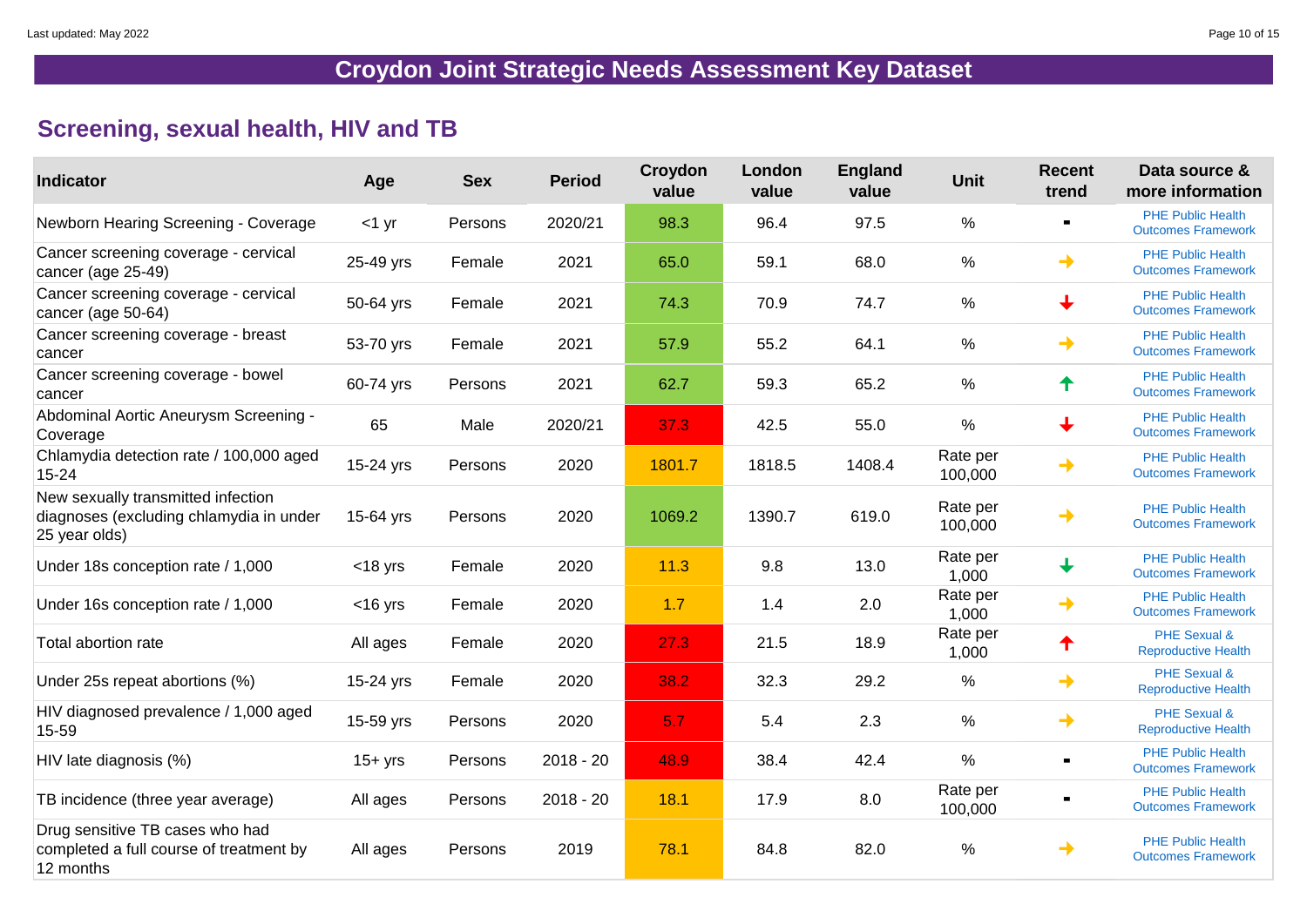## **Social Care**

| <b>Indicator</b>                                                                                                                         | Age        | <b>Sex</b> | <b>Period</b> | Croydon<br>value | London<br>value | <b>England</b><br>value | <b>Unit</b>         | <b>Recent</b><br>trend | Data source &<br>more information                         |
|------------------------------------------------------------------------------------------------------------------------------------------|------------|------------|---------------|------------------|-----------------|-------------------------|---------------------|------------------------|-----------------------------------------------------------|
| Social care-related quality of life (score)                                                                                              | 18+ yrs    | Persons    | 2019/20       | 18.6             | 18.6            | 19.1                    | Score               |                        | <b>NHS Adult Social Care</b><br><b>Outcomes Framework</b> |
| Council-supported older adults whose<br>long-term support needs were met by<br>admission to residential and nursing care<br>homes        | $65 + yrs$ | Persons    | 2020/21       | 129.5            | 371.0           | 498.2                   | Rate per<br>100,000 |                        | <b>NHS Adult Social Care</b><br><b>Outcomes Framework</b> |
| Proportion of people who use services<br>who are satisfied with their care and<br>support                                                | $18 + yrs$ | Persons    | 2019/20       | 55.7             | 58.6            | 64.2                    | $\%$                |                        | <b>NHS Adult Social Care</b><br><b>Outcomes Framework</b> |
| Proportion of people who use services<br>who felt they had control over their daily<br>life                                              | $18 + yrs$ | Persons    | 2019/20       | 71.7             | 71.9            | 77.3                    | $\%$                |                        | <b>NHS Adult Social Care</b><br><b>Outcomes Framework</b> |
| Average number of delayed transfers of<br>care from hospital per 100,000 population                                                      | $18 + yrs$ | Persons    | 2019/20       | 6.1              | 6.8             | 10.8                    | Rate per<br>100,000 | $\blacksquare$         | <b>NHS Adult Social Care</b><br><b>Outcomes Framework</b> |
| Average number of delayed transfers of<br>care from hospital that are attributable to<br>adult social care per 100,000 population        | $18 + yrs$ | Persons    | 2019/20       | 1.8              | 2.1             | 3.2                     | Rate per<br>100,000 | $\blacksquare$         | <b>NHS Adult Social Care</b><br><b>Outcomes Framework</b> |
| Proportion of older people who were still<br>at home 91 days after discharge from<br>hospital into reablement/rehabilitation<br>services | $65+yrs$   | Persons    | 2020/21       | 84.1             | 84.4            | 79.1                    | $\frac{0}{0}$       |                        | <b>NHS Adult Social Care</b><br><b>Outcomes Framework</b> |
| Proportion of older people who received<br>reablement/rehabilitation services after<br>discharge from hospital                           | $65+yrs$   | Persons    | 2020/21       | 7.1              | 4.3             | 3.1                     | $\frac{0}{0}$       |                        | <b>NHS Adult Social Care</b><br><b>Outcomes Framework</b> |
| Social Isolation: percentage of adult<br>social care users who have as much<br>social contact as they would like                         | $18 + yrs$ | Persons    | 2019/20       | 43.4             | 42.9            | 45.9                    | $\frac{0}{0}$       |                        | <b>PHE Public Health</b><br><b>Outcomes Framework</b>     |
| Carer reported quality of life (score)                                                                                                   | $18 + yrs$ | Persons    | 2018/19       | 6.8              | 7.4             | 7.5                     | Score               |                        | <b>NHS Adult Social Care</b><br><b>Outcomes Framework</b> |
| Social Isolation: percentage of adult<br>carers who have as much social contact<br>as they would like                                    | $18 + yrs$ | Persons    | 2018/19       | 22.3             | 33.2            | 32.5                    | $\frac{0}{0}$       |                        | <b>PHE Public Health</b><br><b>Outcomes Framework</b>     |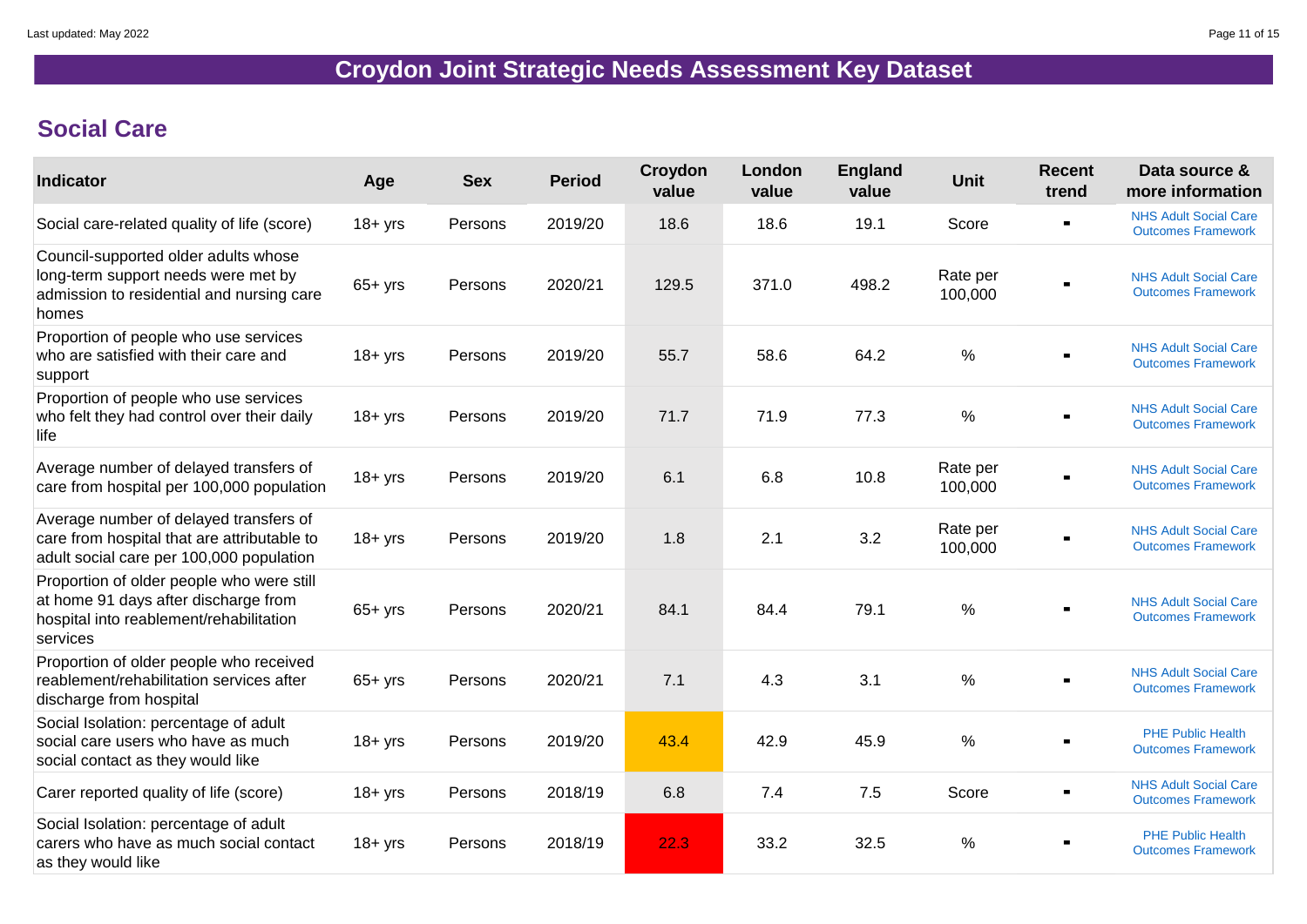### **Mental Health**

| <b>Indicator</b>                                                                                          | Age        | <b>Sex</b> | <b>Period</b> | Croydon<br>value | London<br>value | <b>England</b><br>value | <b>Unit</b>                           | <b>Recent</b><br>trend | Data source &<br>more information                               |
|-----------------------------------------------------------------------------------------------------------|------------|------------|---------------|------------------|-----------------|-------------------------|---------------------------------------|------------------------|-----------------------------------------------------------------|
| Estimated prevalence of common mental<br>disorders                                                        | $16 + yrs$ | Persons    | 2017          | 18.4             | 19.3            | 16.9                    | $\%$                                  |                        | <b>PHE Mental Health &amp;</b><br><b>Wellbeing JSNA Profile</b> |
| GP recorded prevalence of depression                                                                      | $18 + yrs$ | Persons    | 2020/21       | 8.8              | 8.7             | 12.3                    | $\frac{0}{0}$                         | ↑                      | <b>PHE Mental Health &amp;</b><br><b>Wellbeing JSNA Profile</b> |
| Estimated dementia diagnosis rate (aged<br>65 and over)                                                   | $65+yrs$   | Persons    | 2021          | 71.8             | 65.6            | 61.6                    | $\frac{0}{0}$                         | ┪                      | <b>PHE Public Health</b><br><b>Outcomes Framework</b>           |
| Percentage of children looked after where<br>there is a cause for concern in their<br>emotional wellbeing | 5-16 yrs   | Persons    | 2020/21       | 17.5             | 30.5            | 36.8                    | %                                     | ┪                      | <b>PHE Public Health</b><br><b>Outcomes Framework</b>           |
| % of school pupils with social, emotional<br>and mental health needs                                      | School age | Persons    | 2021          | 2.8              | 2.5             | 2.8                     | $\%$                                  | T                      | <b>PHE Mental Health &amp;</b><br><b>Wellbeing JSNA Profile</b> |
| Hospital admissions for mental health<br>conditions (under 18s)                                           | $<$ 18 yrs | Persons    | 2020/21       | 21.0             | 61.3            | 87.5                    | Rate per<br>100,000                   | $\biguplus$            | <b>PHE Mental Health &amp;</b><br><b>Wellbeing JSNA Profile</b> |
| <b>Emergency Hospital Admissions for</b><br><b>Intentional Self-Harm</b>                                  | All ages   | Persons    | 2020/21       | 78.9             | 82.7            | 181.2                   | Rate per<br>100,000                   | $\biguplus$            | <b>PHE Public Health</b><br><b>Outcomes Framework</b>           |
| Suicide rate                                                                                              | $10 + yrs$ | Persons    | $2018 - 20$   | 8.6              | 8.0             | 10.4                    | Rate per<br>100,000                   | $\blacksquare$         | <b>PHE Public Health</b><br><b>Outcomes Framework</b>           |
| Excess under 75 mortality rate in adults<br>with severe mental illness (SMI)                              | 18-74 yrs  | Persons    | $2018 - 20$   | 520.6            | 389.1           | 389.9                   | <b>Excess Risk -</b><br>$\frac{0}{0}$ | $\blacksquare$         | <b>PHE Public Health</b><br><b>Outcomes Framework</b>           |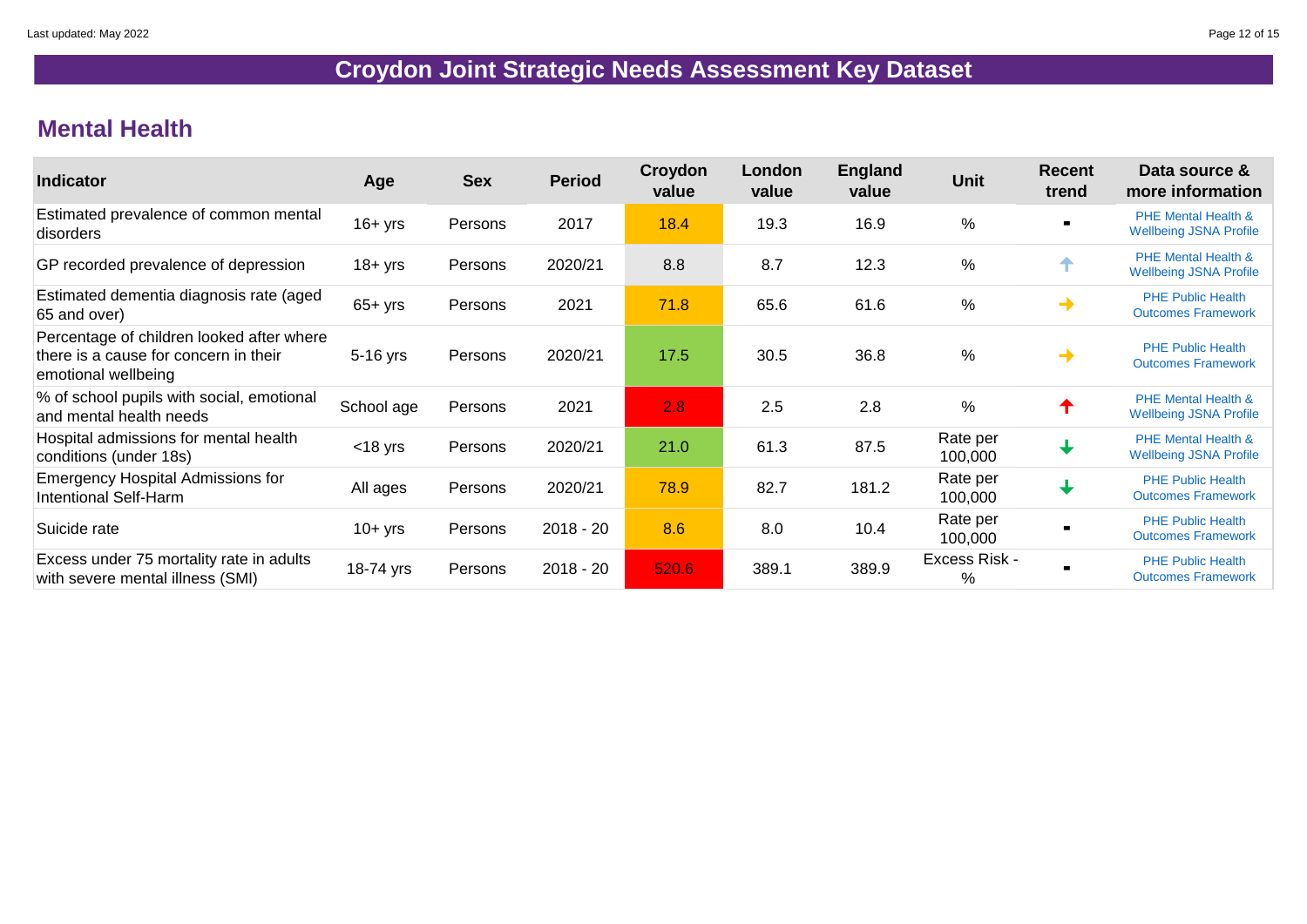### **Diagnosed conditions**

| <b>Indicator</b>                                                                                                          | Age        | <b>Sex</b> | <b>Period</b>        | Croydon<br>value | London<br>value | <b>England</b><br>value | <b>Unit</b>                                 | <b>Recent</b><br>trend | Data source &<br>more information                      |
|---------------------------------------------------------------------------------------------------------------------------|------------|------------|----------------------|------------------|-----------------|-------------------------|---------------------------------------------|------------------------|--------------------------------------------------------|
| Estimated prevalence of diabetes<br>(undiagnosed and diagnosed)                                                           | $16+$ yrs  | Persons    | 2015                 | 10.5             | 8.9             | 8.5                     | $\frac{0}{0}$                               | $\blacksquare$         | <b>PHE Cardiovascular</b><br><b>Disease Profiles</b>   |
| GP recorded diabetes prevalence                                                                                           | $17 + yrs$ | Persons    | 2020/21              | 7.3              | 6.7             | 7.1                     | $\frac{0}{0}$                               | ✦                      | <b>PHE Productive Healthy</b><br><b>Ageing Profile</b> |
| Estimated diabetes diagnosis rate                                                                                         | $17 + yrs$ | Persons    | 2018                 | 66.4             | 71.4            | 78.0                    | $\%$                                        |                        | <b>PHE Public Health</b><br><b>Outcomes Framework</b>  |
| Hospital admissions for diabetes in<br>children and young people                                                          | $0-18$ yrs | Persons    | 2020/21              | 35.1             | 37.6            | 48.2                    | Rate per<br>100,000                         | $\rightarrow$          | <b>PHE Child Health Profiles</b>                       |
| New cancer cases (incidence of new<br>cancer cases, standardised incidence<br>ratio)                                      | All ages   | Persons    | $2014 - 18$          | 97.8             | n/a             | 100.0                   | Indirectly<br>standardised<br>ratio per 100 | $\blacksquare$         | <b>PHE Local Health Profile</b>                        |
| Percentage of cancers diagnosed at<br>stages 1 and 2                                                                      | All ages   | Persons    | 2019                 | 56.9             | 0.0             | 55.0                    | $\frac{0}{0}$                               | $\rightarrow$          | <b>PHE Public Health</b><br><b>Outcomes Framework</b>  |
| GP recorded hypertension prevalence                                                                                       | All ages   | Persons    | 2020/21              | 12.3             | 10.8            | 13.9                    | $\frac{0}{0}$                               | $\rightarrow$          | <b>PHE Productive Healthy</b><br><b>Ageing Profile</b> |
| GP recorded coronary heart disease<br>prevalence                                                                          | All ages   | Persons    | 2020/21              | 2.1              | 1.9             | 3.0                     | $\frac{0}{0}$                               | $\downarrow$           | <b>PHE Productive Healthy</b><br><b>Ageing Profile</b> |
| Emergency hospital admissions for<br>coronary heart disease (standardised<br>admission ratio)                             | All ages   | Persons    | $2015/16 -$<br>19/20 | 96.0             | n/a             | 100.0                   | Indirectly<br>standardised<br>ratio per 100 | $\blacksquare$         | <b>PHE Local Health Profile</b>                        |
| GP recorded stroke prevalence                                                                                             | All ages   | Persons    | 2020/21              | 1.3              | 1.1             | 1.8                     | $\%$                                        | $\rightarrow$          | <b>PHE Productive Healthy</b><br><b>Ageing Profile</b> |
| Emergency hospital admissions for stroke<br>(standardised admission ratio)                                                | All ages   | Persons    | $2015/16 -$<br>19/20 | 102.0            | n/a             | 100.0                   | Indirectly<br>standardised<br>ratio per 100 | $\blacksquare$         | <b>PHE Local Health Profile</b>                        |
| Emergency hospital admissions for<br><b>Chronic Obstructive Pulmonary Disease</b><br>(COPD, standardised admission ratio) | All ages   | Persons    | $2015/16 -$<br>19/20 | 85.4             | n/a             | 100.0                   | Indirectly<br>standardised<br>ratio per 100 | $\blacksquare$         | <b>PHE Local Health Profile</b>                        |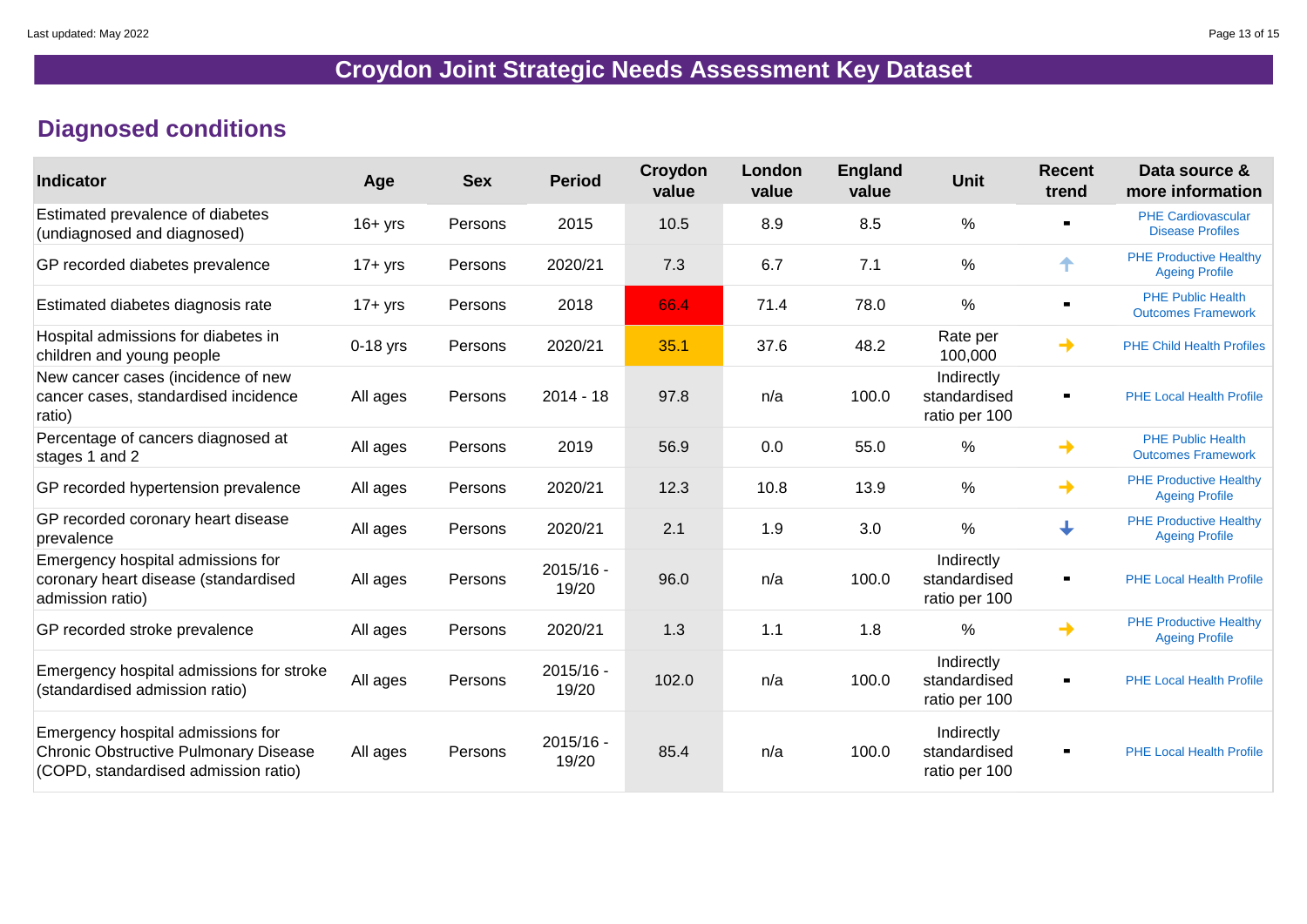### **Injuries and Falls**

| <b>Indicator</b>                                                                                       | Age         | <b>Sex</b> | <b>Period</b> | Croydon<br>value | London<br>value | <b>England</b><br>value | <b>Unit</b>         | <b>Recent</b><br>trend | Data source &<br>more information                     |
|--------------------------------------------------------------------------------------------------------|-------------|------------|---------------|------------------|-----------------|-------------------------|---------------------|------------------------|-------------------------------------------------------|
| Emergency hospital admissions due to<br>falls in people aged 65 and over                               | $65 + yrs$  | Persons    | 2020/21       | 1858.0           | 1871.8          | 2023.0                  | Rate per<br>100,000 | $\downarrow$           | <b>PHE Public Health</b><br><b>Outcomes Framework</b> |
| Emergency hospital admissions due to<br>falls in people aged 65-79                                     | 65-79 yrs   | Persons    | 2020/21       | 839.9            | 946.6           | 936.6                   | Rate per<br>100,000 | $\biguplus$            | <b>PHE Public Health</b><br><b>Outcomes Framework</b> |
| Emergency hospital admissions due to<br>falls in people aged 80+                                       | $80 + yrs$  | Persons    | 2020/21       | 4810.5           | 4554.8          | 5173.5                  | Rate per<br>100,000 | $\downarrow$           | <b>PHE Public Health</b><br><b>Outcomes Framework</b> |
| Hip fractures in people aged 65 and over                                                               | 65+ yrs     | Persons    | 2020/21       | 384.1            | 428.2           | 528.7                   | Rate per<br>100,000 | $\downarrow$           | <b>PHE Public Health</b><br><b>Outcomes Framework</b> |
| Hip fractures in people aged 65-79                                                                     | 65-79 yrs   | Persons    | 2020/21       | 153.9            | 188.2           | 219.3                   | Rate per<br>100,000 | →                      | <b>PHE Public Health</b><br><b>Outcomes Framework</b> |
| Hip fractures in people aged 80+                                                                       | $80 + yrs$  | Persons    | 2020/21       | 1051.5           | 1124.3          | 1426.0                  | Rate per<br>100,000 | ┪                      | <b>PHE Public Health</b><br><b>Outcomes Framework</b> |
| Hospital admissions caused by<br>unintentional and deliberate injuries in<br>children (aged 0-4)       | $0-4$ yrs   | Persons    | 2020/21       | 45.7             | 75.9            | 108.7                   | Rate per<br>10,000  | $\biguplus$            | <b>PHE Public Health</b><br><b>Outcomes Framework</b> |
| Hospital admissions caused by<br>unintentional and deliberate injuries in<br>children (aged 0-14)      | $<$ 15 yrs  | Persons    | 2020/21       | 36.5             | 55.1            | 75.7                    | Rate per<br>10,000  |                        | <b>PHE Public Health</b><br><b>Outcomes Framework</b> |
| Hospital admissions caused by<br>unintentional and deliberate injuries in<br>young people (aged 15-24) | $15-24$ yrs | Persons    | 2020/21       | 87.3             | 80.7            | 112.4                   | Rate per<br>10,000  | $\downarrow$           | <b>PHE Public Health</b><br><b>Outcomes Framework</b> |